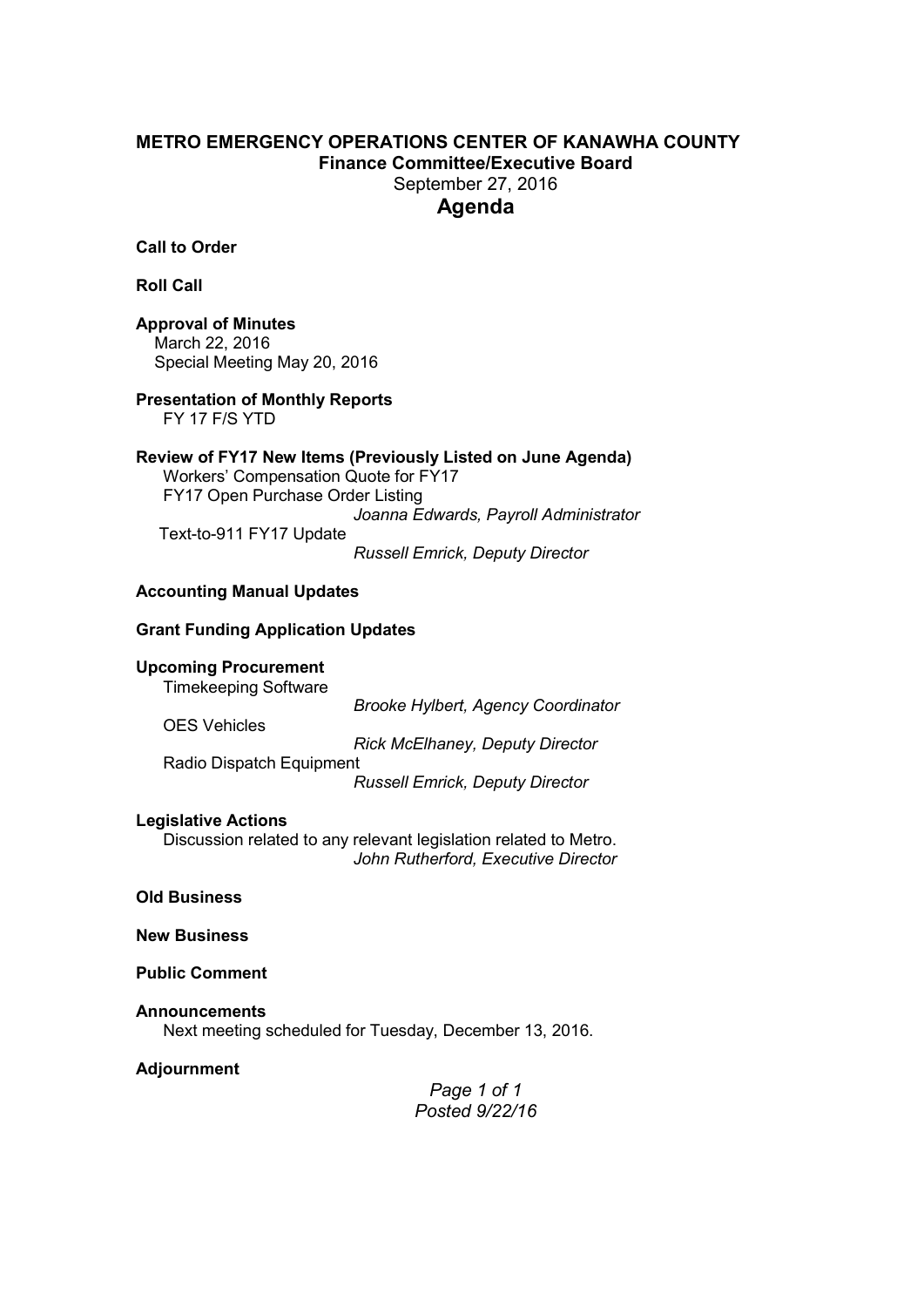## **METRO EMERGENCY OPERATIONS CENTER OF KANAWHA COUNTY Board of Directors**  September 27, 2016

**Agenda** 

**CALL TO ORDER** 

**PLEDGE OF ALLEGIANCE** 

## **MOMENT OF SILENCE**

**ROLL CALL** 

## **APPROVAL OF MINUTES**

March 22, 2016

## **RESOLUTIONS**

## **FINANCE COMMITTEE**

- Review of actions in Finance Committee/Executive Board Meeting directly before this meeting
- Presentation of FY17 YTD *Joanna Edwards, Payroll Administrator*

# **DIRECTOR RUTHERFORD'S REPORT**

## **June 2016 Flooding**

Discussion related to the June 2016 flood.

## **Executive Board Actions**

## **Project Updates**

## **Technology**

- **Current IT Procurement** 
	- o Upcoming radio procurement
- **Project Updates** 
	- o CAD Enterprise Project
	- o Law, Fire, and EMS Projects
	- o GIS Records Fees Update
- **Radio Towers and Equipment** Discussion and update on radio towers. *Rick McElhaney, Deputy Director*

*Page 1 of 2 Posted 9/22/16*